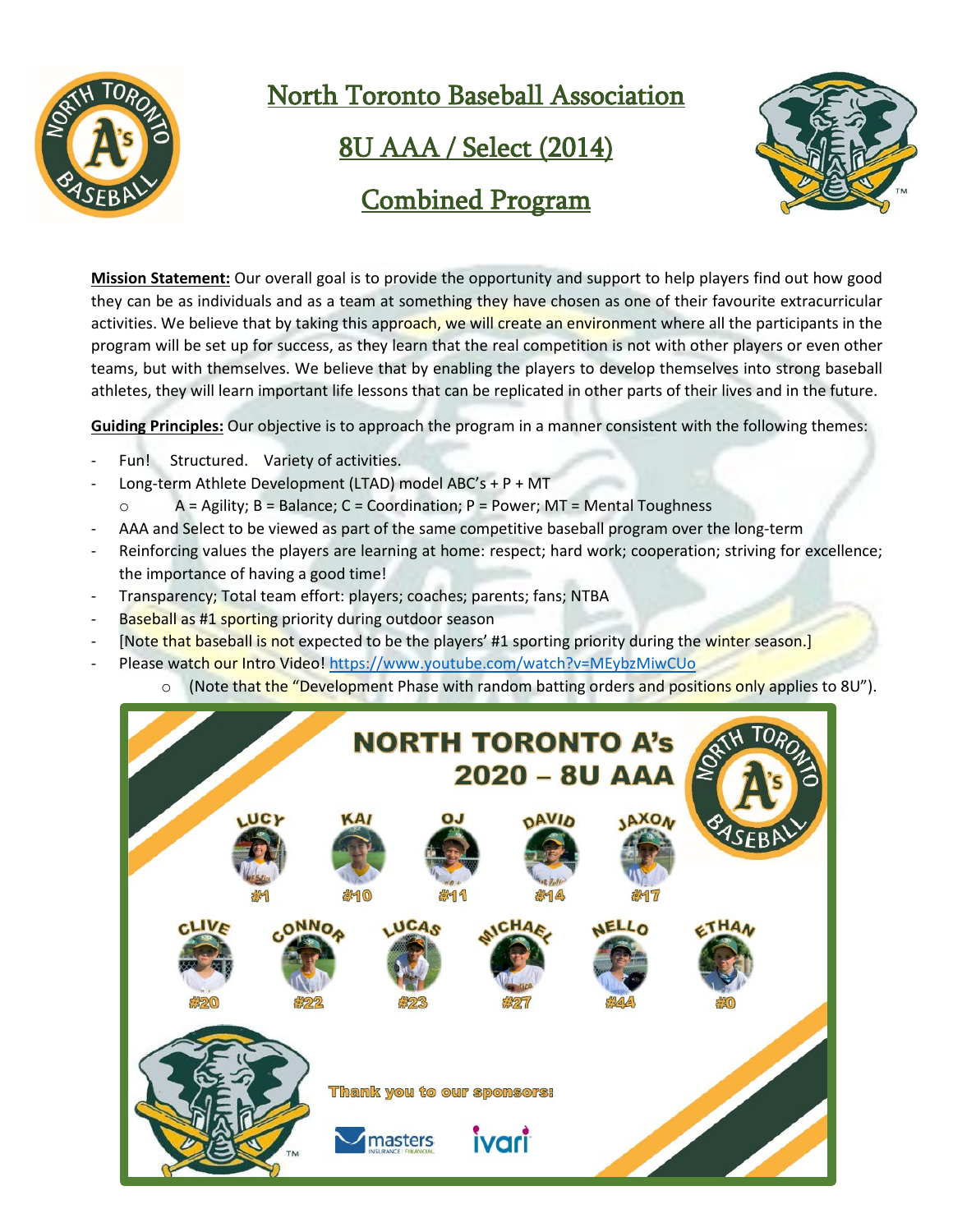

North Toronto Baseball Association

# 8U AAA / Select (2014)



# Combined Program

## SUMMARY NOTES

- I. AAA and Select as a combined program
	- $\triangleright$  Recognizing that players develop and grow at different rates
	- $\triangleright$  Ensuring long-term health and success of the program
	- $\triangleright$  Shared resources (coaching and professional instruction; facilities; practices) and equivalent training opportunities so there will be no structural development disadvantage at Select level
	- $\triangleright$  Select players will be called-up as frequently as possible and try-outs will remain open each year to allow for certain players to play their way onto the AAA team
	- $\triangleright$  AAA and Select try-outs held at the same time [Roster target: 13 players per team]
		- o Day 1: NHL-Combine style assessment
		- o Day 2: Baseball skill assessments
		- o Day 3: Final try-out: both teams finalized
- II. Estimated Short-term and Long-term Timeline
	- $\triangleright$  Sept: try-outs
	- Late Nov Apr indoor training at Baseline and UCC dome
	- > May: Outdoor baseball!
		- o Note that the May "Pure development approach" is only followed in the 8U season. In 9U we use a competitive approach (positions and batting order based on players' ability to contribute to the team and overall coaching strategy)
	- ▶ 9U season: 3 tournaments + TBA and OBA Championships
	- > 10U: Pitching!
	- > 11U / 12U: U.S. Tournaments, including Cooperstown!
	- ▶ 13U and beyond: Ontario Elimination Tournaments which lead to Nationals
- III. Expectations
	- a. Volunteering
		- $\triangleright$  NTBA (North Toronto Baseball Association) is a volunteer organization (not pay-forservice), so this will only work properly if everyone chips in!
	- b. July Break
		- $\geq$  8U/9U: 2 weeks starting in late June (after school ends)
	- c.  $10<sup>U</sup>$  and above: 2 weeks.
	- d. Estimated fees and other expenses
		- $\triangleright$  Depending on sponsorship contributions ~\$2,000 per player
		- $\triangleright$  Note that there will be individual family expenses as well (uniforms; hotels; August baseball camp). See summary budget below.

**Thank you for your interest! Please register as per the instructions on the ntbaseball.com web site. If you are interested in further details, feel free to read the appendices of this note.**

**Coach Brad (bradbedford3@gmail.com)**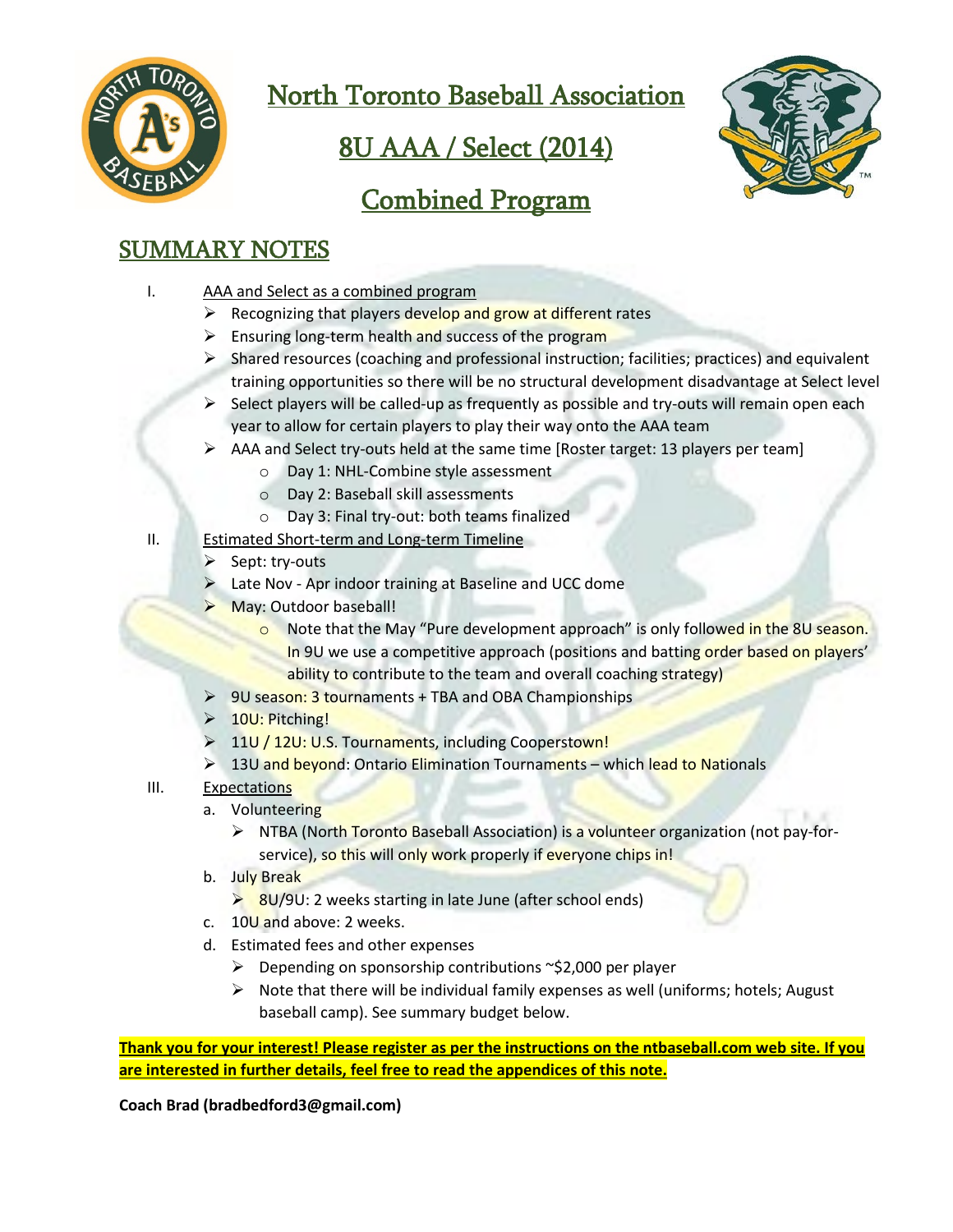### **I. AAA and Select as a Combined Program**

The AAA and Select teams will function as part of the same program over the long-term, rather than two largely disconnected teams. Players do not develop and grow at the same rate, so there will be opportunities for kids to play their way onto the AAA team, and the AAA team will utilize Select players as call-ups as frequently as possible. To ensure that this relationship functions properly over the long-term, the Select development path and training opportunities will be roughly consistent with those of the AAA teams. The implications of this approach include:

- The AAA teams and Select teams will share facilities.
	- o For example, **our winter training from late November – April will consist of: (1) one weeknight session per week at Baseline Sports, a first-class indoor baseball training facility near Downsview Park (day/time TBD), and (2) practices in the Upper Canada College dome facility.**
		- These practices will be shared between the AAA and Select teams, with some of the activities being run together, and some of the activities being run separately, with each team using their half of the dome.
- Professional coaching resources will be shared between AAA and Select.
- Uniforms will be identical to facilitate call-ups. AAA players will choose preferred numbers first, then Select players will choose preferred numbers so there is no overlap.
- Note that the Select team players will be expected to play in the NT House League system during the 8U and 9U years.
	- o As of the 10U year, it is expected that the Select team will declare as an "A" or "AA" team, and would then no longer participate in House League.

### **II. Estimated Short-term and Long-term Timeline**

(This is the proposed AAA timeline; the Select timeline is expected to be largely consistent, but ultimately determined by their 3-person Parents' Committee)

| Sept       | Try-outs and<br>team selection         | AAA and Select at same time                                                                                                                                                                                                                     |  |  |
|------------|----------------------------------------|-------------------------------------------------------------------------------------------------------------------------------------------------------------------------------------------------------------------------------------------------|--|--|
| Oct/Nov    | Parents'<br>meeting                    | <b>Combined AAA and Select</b>                                                                                                                                                                                                                  |  |  |
| Late Nov   | <b>Winter training</b><br>begins       | One night per week at Baseline; UCC dome practices<br>[Note that baseball is not expected to be the players' #1 sporting<br>priority during the winter season. This is consistent with the Long-<br>term Athlete Development model.]            |  |  |
| Late April | Boardgames at<br>seniors'<br>residence | Community outreach                                                                                                                                                                                                                              |  |  |
| May-August | <b>OUTDOOR</b><br><b>BASEBALL!</b>     | Typical 8U AAA schedule<br>Two practices per week (E.g. Sun + one weeknight)<br>➤<br>One home game (weeknight) + one away game<br>➤<br>3 tournaments in May/June (1 overnight)<br>➤<br>Select schedule must incorporate House League games<br>➤ |  |  |
| June/July  | 2-week break                           | Starting at end of school in late June                                                                                                                                                                                                          |  |  |
| August     | Baseline camp                          | One week                                                                                                                                                                                                                                        |  |  |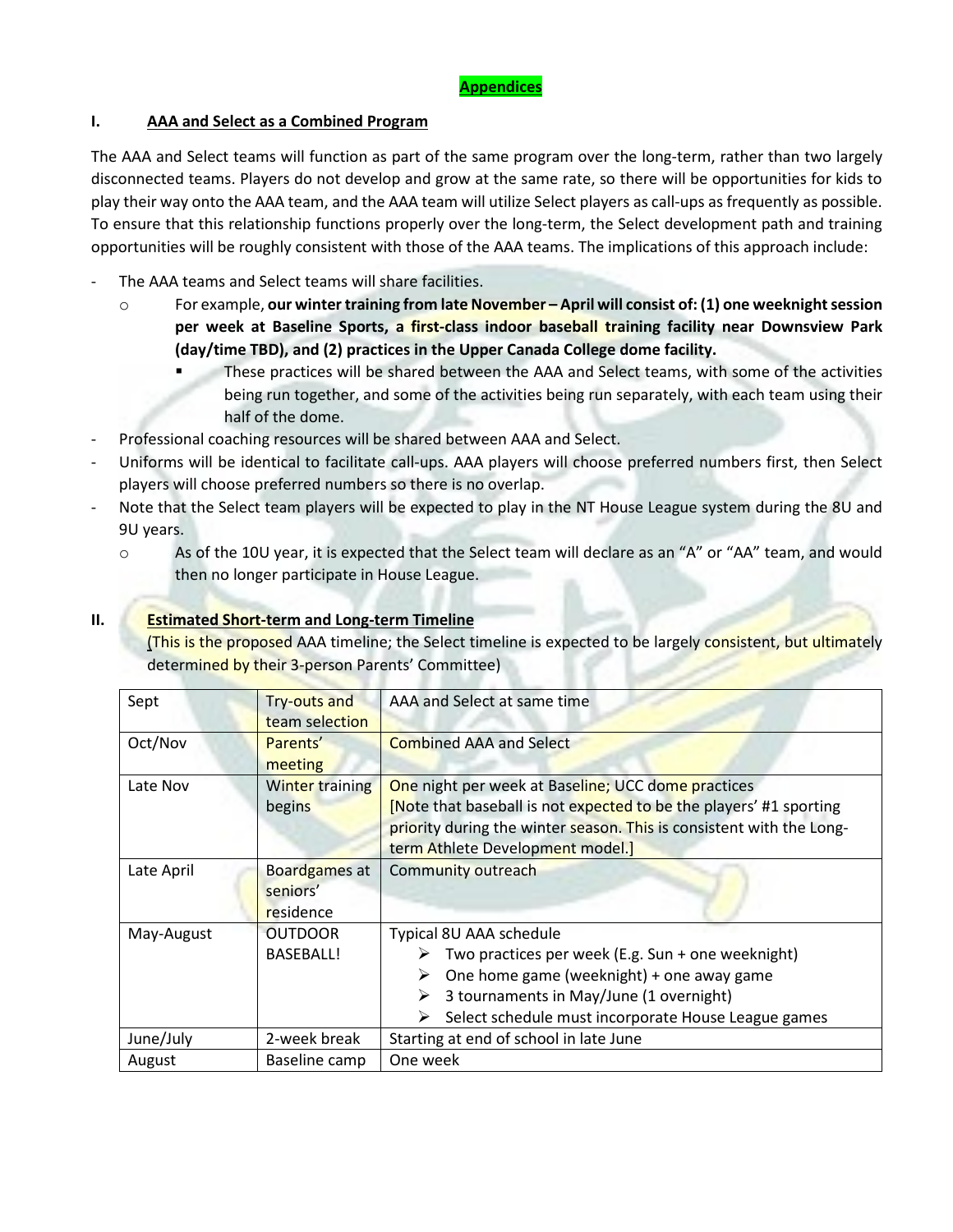| August                                                           | TBA's           | (Toronto Baseball Association Championships). Usually two                                                                             |  |  |  |
|------------------------------------------------------------------|-----------------|---------------------------------------------------------------------------------------------------------------------------------------|--|--|--|
|                                                                  |                 | weekends before Labour Day. Results determine which teams go to                                                                       |  |  |  |
|                                                                  |                 | OBA's.                                                                                                                                |  |  |  |
| Sept-Labour                                                      | OBA's           | (Ontario Baseball Association Championships).                                                                                         |  |  |  |
| Day Weekend                                                      |                 |                                                                                                                                       |  |  |  |
| Sept - first week                                                | Try-outs for    | 10U AAA and Select try-outs will again be held at the same time                                                                       |  |  |  |
| after Labour Day                                                 | next season     |                                                                                                                                       |  |  |  |
| And this annual cycle will repeat going forward<br>➤             |                 |                                                                                                                                       |  |  |  |
| Notable events planned for the years ahead are listed below<br>➤ |                 |                                                                                                                                       |  |  |  |
| Labour Day                                                       | Hosting OBA's   | NT hosts the 9U AAA OBA Championships each year! Note that at                                                                         |  |  |  |
| weekend (9U)                                                     |                 | least one parent from each 9U AAA family needs to volunteer. We                                                                       |  |  |  |
|                                                                  |                 | will also have student volunteers from older NT baseball teams.                                                                       |  |  |  |
| 10U season                                                       | Pitching!       | No more pitching machine                                                                                                              |  |  |  |
| Fall 11U season                                                  | U.S.            | Possible U.S. tournament trip                                                                                                         |  |  |  |
|                                                                  | tournament?     |                                                                                                                                       |  |  |  |
| 11U season                                                       | U.S.            |                                                                                                                                       |  |  |  |
|                                                                  | tournament?     |                                                                                                                                       |  |  |  |
| 12U season                                                       | Cooperstown,    | Baseball Hall of Fame and tournament weekend; August long                                                                             |  |  |  |
|                                                                  | <b>New York</b> | weekend?                                                                                                                              |  |  |  |
| 13U season                                                       | Elimination     | The elimination tournament is a province-wide tournament at the<br>beginning of August. The winner of the elimination tournament goes |  |  |  |
|                                                                  | tournament      |                                                                                                                                       |  |  |  |
|                                                                  |                 | on to Nationals.                                                                                                                      |  |  |  |
| And this pattern continues beyond 13U<br>➤                       |                 |                                                                                                                                       |  |  |  |